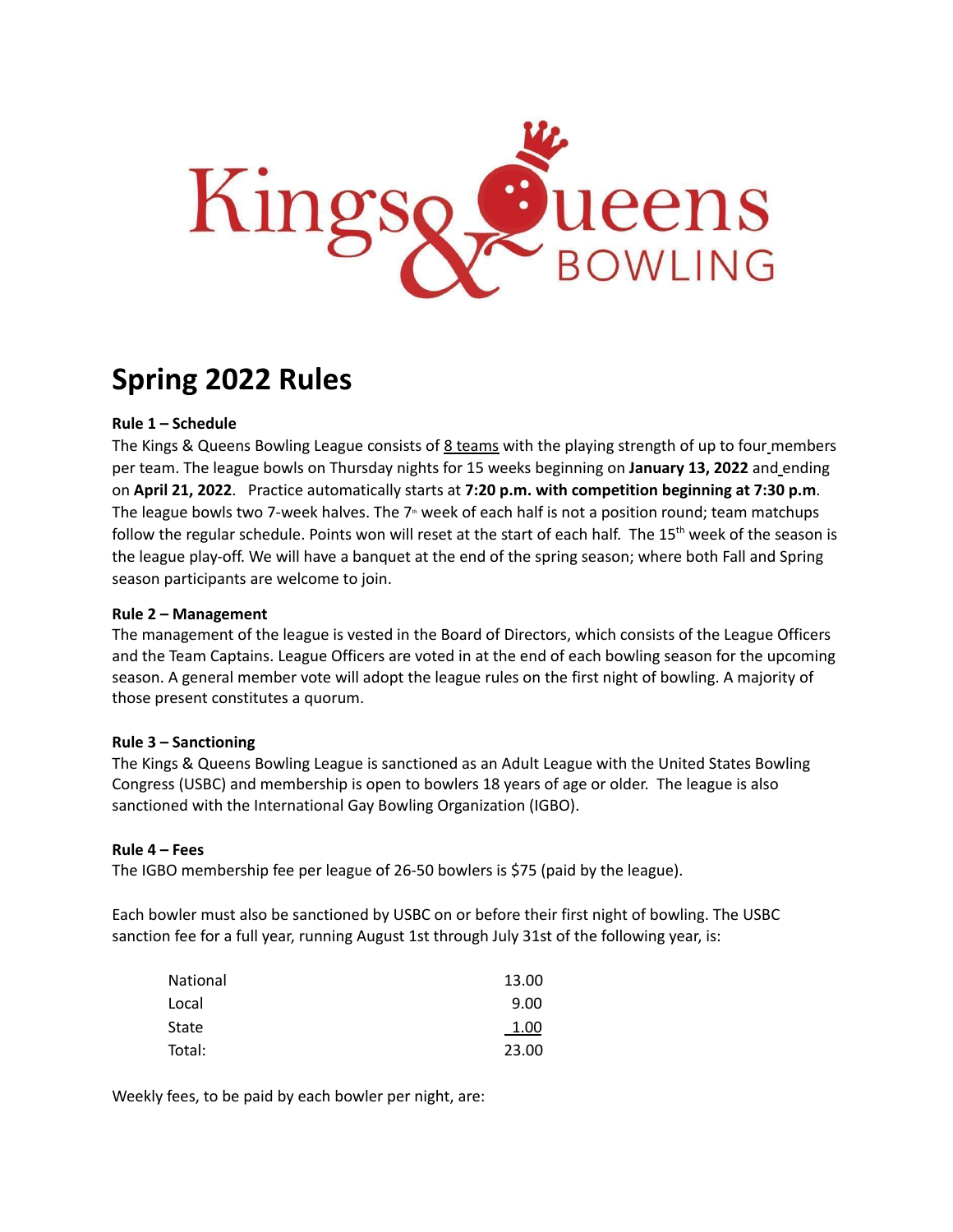| Lineage        | 13.50 |
|----------------|-------|
| Secretary      | 0.00  |
| Treasurer      | 0.00  |
| Prize Fund     | 5.50  |
| <b>Banquet</b> | 1.00  |
| Total:         | 20.00 |

All bowlers must sanction with USBC by filling out a membership application card and paying the sanction fee on their first night of bowling. Pay envelopes must be turned in to the Treasurer by the fifth frame of the first game of bowling. Bowling fees for the final two weeks of the season (weeks 14 & 15) must be **paid by the third week of bowling**. No bowler may bowl if he or she is more than **two weeks behind in league fees**. A bowler who is behind two weeks in fees will have his or her scores replaced with a zero score for the third week and thereafter unless fees are paid in full. If there is a situation where you are unable to pay your bowling fees, please talk with the President to see what can be done. Every situation will be held in the highest confidentiality.

## **Rule 5 – League Funds**

A league account is open at AMF Pleasant Valley in the name of Kings & Queens Bowling League where funds will be deposited weekly. Withdrawals from the account can only be made with the joint signatures of two officers. A copy of the bank statement is available, upon request, to any member of the league. The lineage for the league is paid to AMF Pleasant Valley Lanes on a weekly basis. USBC sanctioning fees are collected by the league and paid to Capital Area USBC Association. IGBO sanctioning dues are paid from the league account. All weekly league fee checks must be made payable to AMF Pleasant Valley. Sanctioning fee checks must be made out to Capital Area USBC.

#### **Rule 6 – Prizes**

The President appoints a Prize Fund Committee of at least three bowlers by the third week. The Prize Fund Committee submits prize fund proposals which the league votes on during the fourth week of bowling. The winning prize fund proposal determines the allocation of awards for the season and is announced to the league bowlers during the fifth week of bowling. To qualify for individual awards, a bowler must have bowled 30 games during the season. A bowler may qualify for only one individual award and must accept the highest monetary award. A team or bowler who joins late has the option to receive full prize fund payout provided he or she pays the entire prize fund portion for the weeks he or she missed. He or she must make this decision at the time of joining the league and not wait until the end of the season to decide. **Teams that do not pay full prize fund portions will not receive the full prize fund payout at the end of the season**. Individual awards will not be prorated but may be divided equally in cases of ties. Pre-bowled scores are not recognized for high scores or other awards. All individual awards are finalized at the end of the 14<sup>th</sup> week of bowling.

## **Rule 7 – Averages and Handicaps**

Bowlers will use entering averages for their first three games based on the criteria listed below, in order:

- 1. End-of-season Fall 2021 Kings & Queens Bowling League average (15 game minimum)
- 2. Highest USBC-certified 2021-2022 yearbook average (21 game minimum)
- 3. If neither of the above averages exist, the bowler establishes an average during the first three games he or she bowls this season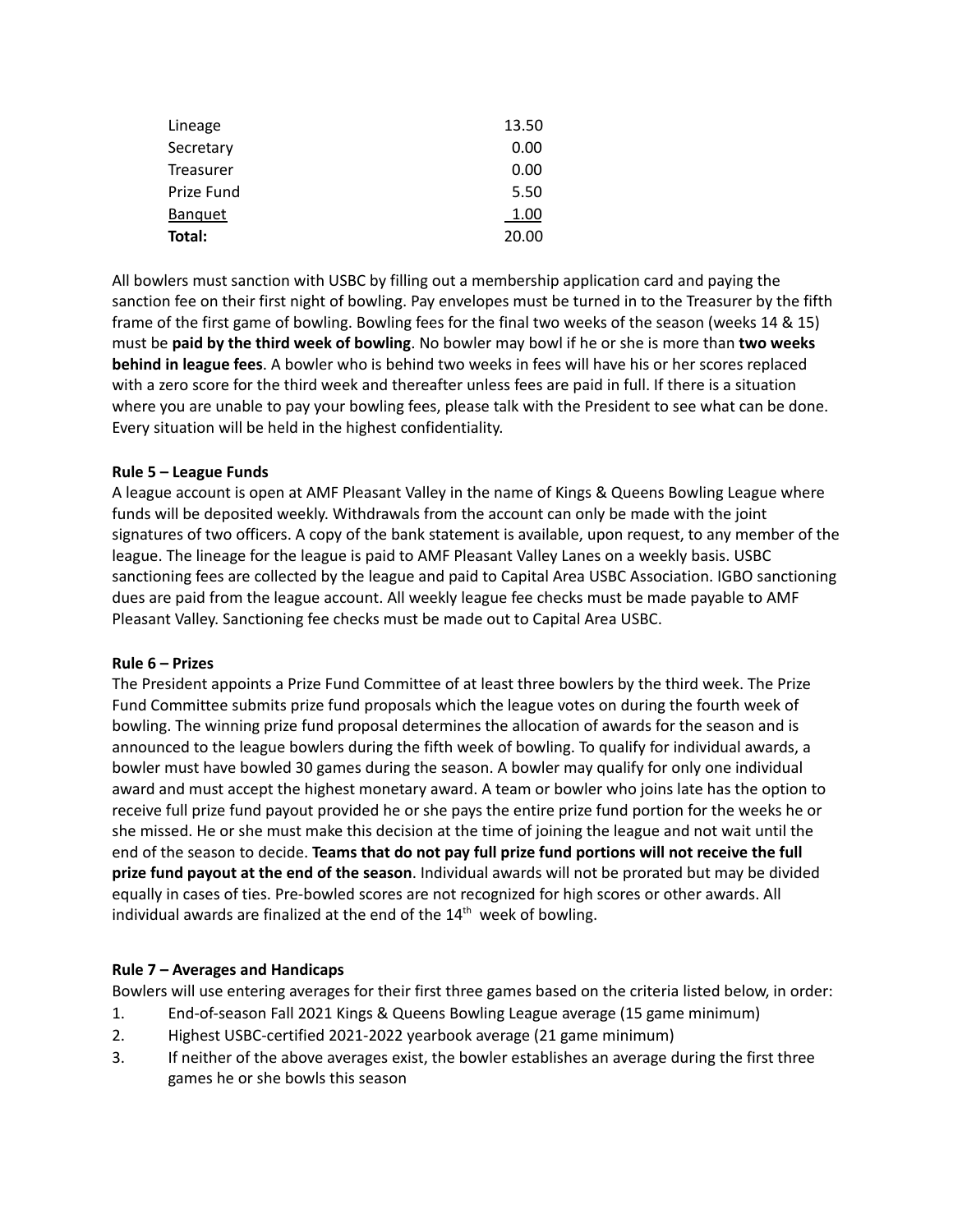Averages will be cumulative throughout the season. The handicap is **90% of the difference between 225 and the bowler's average**. That handicap will be applied to the first three games they bowl this season. Thereafter, the handicap is based on the bowler's current running average. Handicap Game, Handicap Series, and Most Improved awards will begin after a bowler has completed 12 games for the purpose of individual awards.

## **Rule 8 – Team Rosters**

Team Captains will submit a roster of team members to the Secretary on the first night of bowling. The roster limit will be six bowlers. Any roster changes must be reported to the Secretary prior to the time the new team member bowls. Substitutes and new bowlers may not be added to a team roster in the final week of each half without prior approval from the Board of Directors. **No team may use a substitute or new bowler during the play-off week (15 th week).**

#### **Rule 9 – Substitutes**

A list of substitutes is maintained by the league and will be posted on the weekly standing sheet. A substitute may not bowl for the same team for more than three consecutive weeks. All fees must be paid whether or not you are present to bowl. Our league will be a guaranteed league. A two weeks' notice must be given to leave the league. If a bowler does not give notice and the Team Captain fails to notify the Secretary and Treasurer that the member has dropped, that team is responsible for the full payment of the bowler while his or her absentee score is being used. When a bowler leaves the league without a replacement, a vacancy score is used.

#### **Rule 10 – Legal Line-up**

A minimum legal line-up consists of two team members from the current team roster. Bowlers who have pre-bowled are counted as being present for a legal line-up.

#### **Rule 11 – Forfeitures**

When a game is declared a forfeit, the team present bowls as though the games were contested. They must bowl within 40 pins of their current team average to win points by forfeiture. Points not won by failing to bowl the prescribed score will not be credited to either team.

#### **Rule 12 – Absentee and Vacancy Scores**

Absentee scores are used when a team has a legal line-up but less than a full line-up at the start of any game in a series. The absentee score is the bowler's current average minus 10 pins. No team may use an absent bowler's average for more than three consecutive weeks. Thereafter, the absent bowler must bowl three games in competition before his or her absentee score may be used again. Exceptions are made in cases of health/injury reasons on a case-by-case basis by the Board of Directors. The vacancy score is a game of 125 and handicap of 90. If a team roster consists of more than four members, you must use the absentee scores of the roster member(s) with the most games bowled in the season.

#### **Rule 13 – Pre-bowling & Post-bowling**

Individuals may pre-bowl. An entire team may pre-bowl only if the Team Captain notifies the Secretary and opposing Team Captain in a reasonable amount of time. This allows the opposing team to be present at the time of competition. **The team captain must notify one of the league officers before pre-bowling**. All pre-bowl games must be completed prior to the next week's regularly scheduled match date. A League Officer is not required to be present; however, a signature from AMF personnel verifying the scores bowled must appear on the recap sheet. If the opposing team is not present at the pre-bowl,